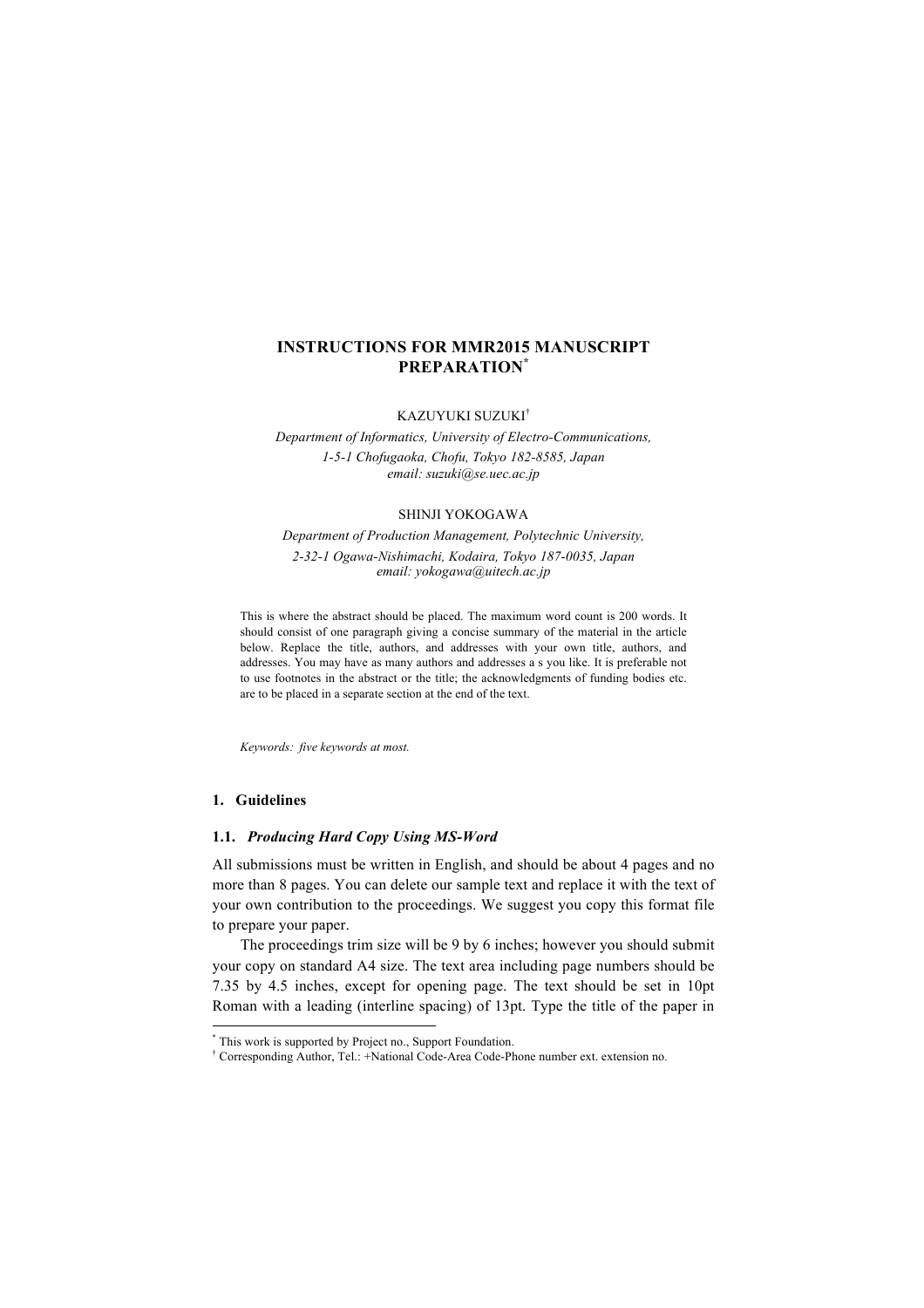11pt boldface and in upper case. First level section headings are in 10pt boldface, upper and lower case. Second level section headings are in 10pt bold italic upper and lower case. If a third level is required then those section headings should be 10pt italic.

Authors' names are set in 9pt and in upper case. Addresses are in 9pt italics. The abstract, figure and table captions should be in 8pt.

All headings should be separated from the text preceding it by a space of about 12pt and by 6pt from the subsequent text.

# **1.2.** *Tables and Figures/Illustrations*

The caption heading for a table should be placed at the top of the table, and that for a figure should be placed below. Leave one line space between captions and tables or figures. Center the caption if the caption is less than one line. Very large tables and figures should be placed on a page by themselves. The style and font size are listed in Table 1.

| MMR2015 Style Name    | Font Type     | Font Size | Use for                                                   |
|-----------------------|---------------|-----------|-----------------------------------------------------------|
| Title                 | Bold          | 11pt      | <b>PAPER TITLE</b>                                        |
| Author                | Regular       | 9pt       | <b>AUTHOR NAME</b>                                        |
| Affiliation           | Italic        | 9pt       | <b>Author Affiliation</b>                                 |
| E-mail                | Regular       | 9pt       | author-eamil@xxx.xxx                                      |
| Abstract              | Regular       | 8pt       | Abstract                                                  |
| Heading 1             | Bold          | 10pt      | <b>Section Heading</b>                                    |
| Heading 2             | Bold & Italic | 10pt      | <b>Subsection Heading</b>                                 |
| Heading 3             | Italic        | 10pt      | <b>Section Heading</b>                                    |
| Caption               | Regular       | 8pt       | Figures and tables captions<br>that is more than one line |
| $Caption + Centering$ | Regular       | 8pt       | Figures and tables captions<br>that is less than one line |
| Equation              |               | 10pt      | Equation                                                  |
| Text                  | Regular       | 10pt      | Main Text                                                 |
| Footnote              | Regular       | 8pt       | Footnote                                                  |
| Reference             | Regular       | 10pt      | Reference Text                                            |
| $List + number$       | Regular       | 10pt      | List numbering                                            |
| $List + itemize$      | Regular       | 10pt      | List itemising                                            |

Table 1. Type size for camera-ready paper

Authors are advised to prepare their figures in black and white. Please prepare the figures in high resolution (300 dpi) for half-tone illustrations or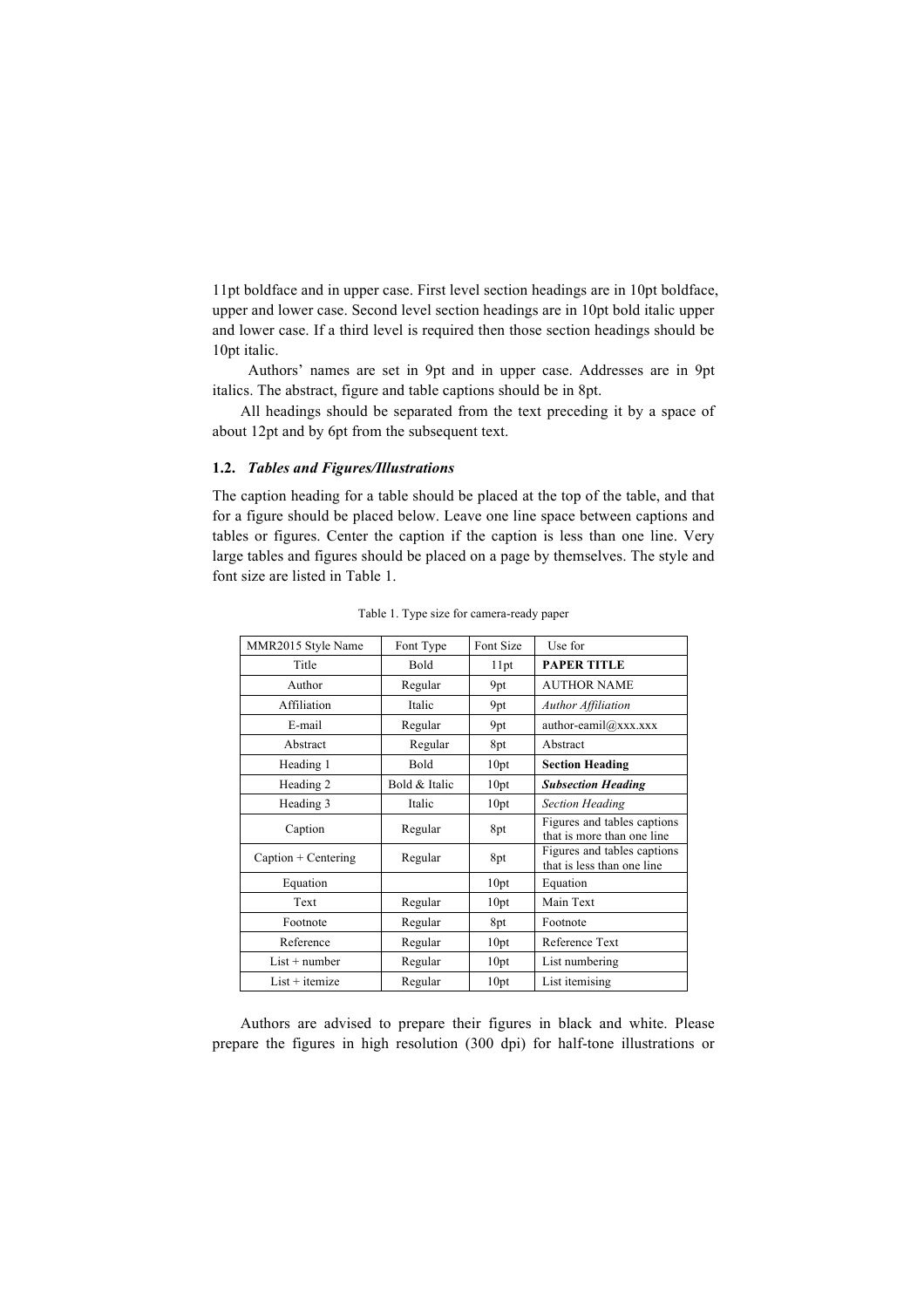images. It is best to mention each figure in the text where it is first required, e.g., see Figure 1. Please note that the conference proceedings printout will be realised with grayscale pictures. Please check the readability of your coloured figures after they have been printed in grayscale. Moreover, set the size figure such that the font size in figure is similar to the font size in main text.



Figure 1. Objective function as a function of failure rate of unit 3 and unit 4 (This is the case of a long caption)

# **1.3.** *Equations and Mathematical Text*

Equations should be centered and numbered consecutively, as in Eq. (1).

$$
M(T) = C_u \overline{U}(T) + \overline{C}(T)
$$
 (1)

An example of long sets of equations is given below,

$$
\overline{U}(T,L) = -\frac{1}{3}C_u(1-\rho)^2 \lambda^2 T^2 + \frac{1}{2}C_u(1-\rho)^2 \lambda^2 LT + C_u(1-\rho)^2 (\lambda^2 \tau + \lambda)T
$$
  

$$
-\frac{1}{2}C_u(1-\rho)^2 \lambda^2 L^2 + C_u(2\rho - \rho^2) - C_u(1-\rho)^2 \left[\frac{3}{2}\lambda^2 \tau^2 + 3\lambda \tau\right]
$$
(2)

For in-line (rather than displayed) mathematics we suggest the use of italics or inserted symbols, rather than using MS equation objects.

#### **1.4.** *Lists*

Lists can be numbered: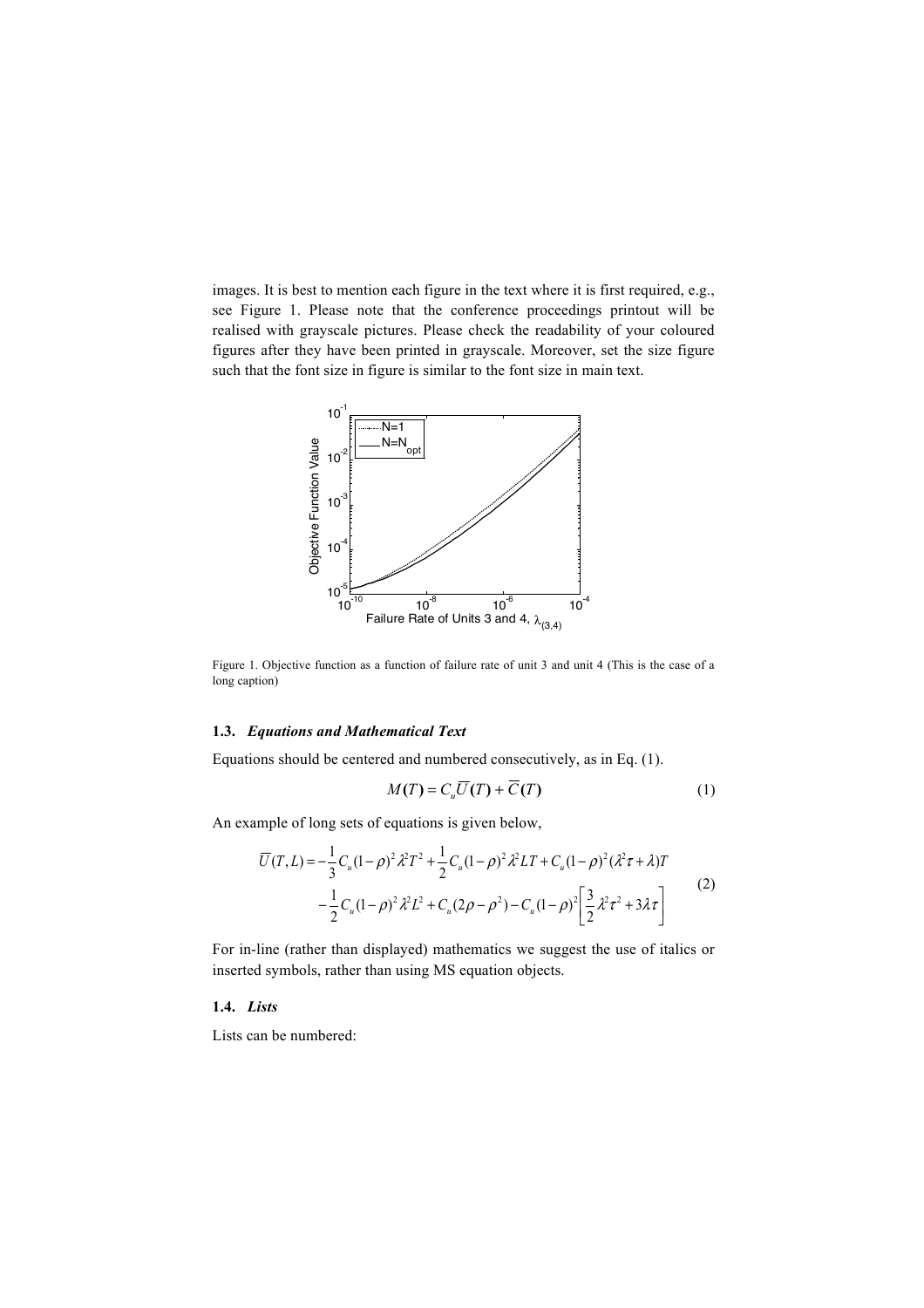- 1. Everyone is invited to submit work to MMR2015.
- 2. The paper format can be found on the conference website.

or itemised using symbols. For example, the important dates of MMR2015 are:

- 30 November 2014 Invited sessions proposal due
- 31 December 2014 All papers due
- 2 February 2015 Acceptance notification
- 28 March 2015 Presenter registration due
- 1 April 2015 Program announcement
- 1-4 June 2015 MMR2015 Conference

# **1.5.** *Acknowledgments, Appendices, Footnotes and the Bibliography*

The acknowledgements may be placed in a separate section at the end of the text, before any Appendices.

If Appendices (not recommended in this 4 page extended abstract) are required in your work, they should be placed in separate sections with headings as Appendix A, Appendix B, etc.

Footnotes are denoted by symbols or characters superscript in the text<sup>a</sup>. The font size of footnote is 8pt. References are cited using bracketed numbers. For example, we use hazard rates that are monotonic in nature from De Wet *et al.* [3].

### **Acknowledgments**

This is where one acknowledges funding bodies etc. Note that section numbers are not required for Acknowledgments, Appendix and References.

# **Appendix**

Appendices should be used only when sophisticated technical details or tables are required, but would disturb the flow of the text. If there is more than one appendix, number them alphabetically.

### **References**

[1] Y. K. Lin. On a multicommodity stochastic-flow network with unreliable nodes subject to budget constraint. *European Journal of Operational Research* 176, 347-360 (2007).

<sup>&</sup>lt;sup>a</sup> This is an example of footnote